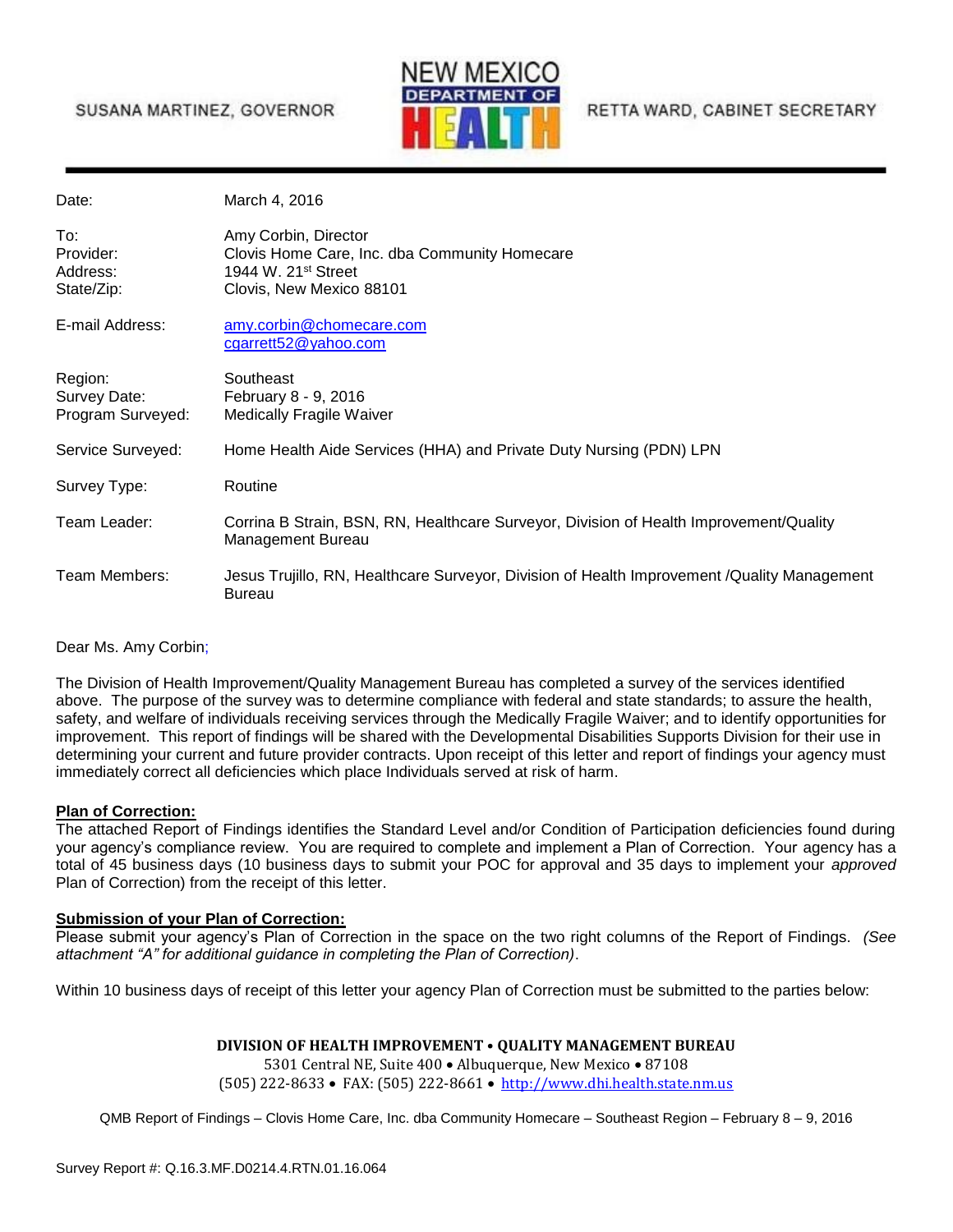### **1. Quality Management Bureau, Attention: Plan of Correction Coordinator 1170 N. Solano Suite D, Las Cruces, New Mexico 88001**

### **2. Developmental Disabilities Supports Division Regional Office for region of service surveyed**

Upon notification from QMB that your *Plan of Correction has been approved*, you must implement all remedies and corrective actions to come into compliance. If your Plan of Correction is denied, you must resubmit a revised plan as soon as possible for approval, as your POC approval and all remedies must be completed within 45 business days of the receipt of this letter.

Failure to submit your POC within the allotted 10 business days or complete and implement your Plan of Correction within the total 45 business days allowed may result in the imposition of a \$200 per day Civil Monetary Penalty until it is received, completed and/or implemented.

### **Request for Informal Reconsideration of Findings (IRF):**

If you disagree with a finding of deficient practice, you have 10 business days upon receipt of this notice to request an IRF. Submit your request for an IRF in writing to:

> QMB Deputy Bureau Chief 5301 Central Ave NE Suite #400 Albuquerque, NM 87108 Attention: IRF request

See Attachment "C" for additional guidance in completing the request for Informal Reconsideration of Findings. The request for an IRF will not delay the implementation of your Plan of Correction which must be completed within 45 total business days (10 business days to submit your POC for approval and 35 days to implement your *approved* Plan of Correction). Providers may not appeal the nature or interpretation of the standard or regulation, the team composition or sampling methodology. If the IRF approves the modification or removal of a finding, you will be advised of any changes.

Please call the Plan of Correction Coordinator, Amanda Castaneda, at 575-373-5716 if you have questions about the Report of Findings or Plan of Correction. Thank you for your cooperation and for the work you perform.

Sincerely,

Corrina B. Strain, BSN RN

Corrina B Strain, BSN, RN Team Lead/Healthcare Surveyor Division of Health Improvement Quality Management Bureau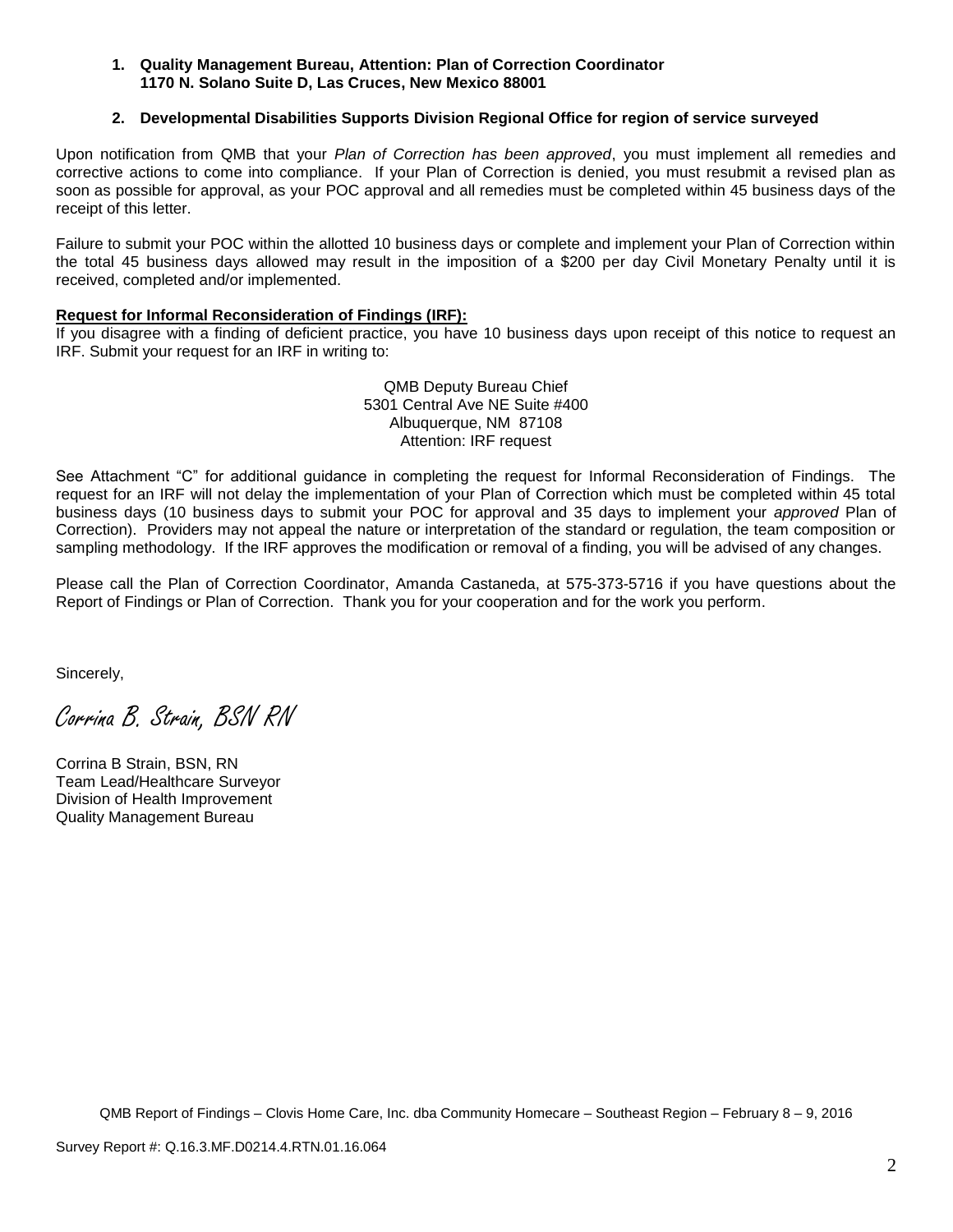| <b>Survey Process Employed:</b>           |                                                                                                                                                                                                                                 |
|-------------------------------------------|---------------------------------------------------------------------------------------------------------------------------------------------------------------------------------------------------------------------------------|
| <b>Entrance Conference Date:</b>          | February 8, 2016                                                                                                                                                                                                                |
| Present:                                  | <b>Clovis Home Care, Inc., dba Community Homecare</b><br>Joy Felty, RN, Director of Nursing                                                                                                                                     |
|                                           | <b>DOH/DHI/QMB</b><br>Corrina B Strain, BSN, RN, Team Lead/Healthcare Surveyor<br>Jesus Trujillo, RN, Healthcare Surveyor                                                                                                       |
| <b>Exit Conference Date:</b>              | February 9, 2016                                                                                                                                                                                                                |
| Present:                                  | <b>Clovis Home Care, Inc., dba Community Homecare</b><br>Amy Corbin, Director<br>Joy Felty, RN, Director of Nursing                                                                                                             |
|                                           | <b>DOH/DHI/QMB</b><br>Corrina B Strain, BSN, RN, Team Lead/Healthcare Surveyor                                                                                                                                                  |
| <b>Administrative Locations Visited</b>   | Number:<br>1                                                                                                                                                                                                                    |
| <b>Total Sample Size</b>                  | Number:<br>$\overline{2}$                                                                                                                                                                                                       |
| <b>Total Homes Visited</b>                | Number:<br>$\overline{2}$                                                                                                                                                                                                       |
| Persons Served Records Reviewed           | Number:<br>$\overline{2}$                                                                                                                                                                                                       |
| Persons Served Interviewed                | Number:<br>$\overline{2}$                                                                                                                                                                                                       |
| Direct Support Personnel Records Reviewed | Number:<br>8                                                                                                                                                                                                                    |
| Personnel Interviewed                     | Number:<br>10                                                                                                                                                                                                                   |
| Administrative Files Reviewed:            | <b>Billing Records/Process</b><br>$\bullet$<br><b>Medical Records</b><br>$\bullet$<br>Incident Management Records<br>$\bullet$<br><b>Personnel Files</b><br>$\bullet$<br><b>Training Records</b><br>Agency Policy and Procedure |

- Caregiver Criminal History Screening Records
- **•** Employee Abuse Registry Documentation
- Quality Assurance / Improvement Plan

CC Distribution List: Department Health Improvement (DHI) - File Developmental Disabilities Support Division (DDSD) Medical Fragile Program Director Human Services Department (HSD)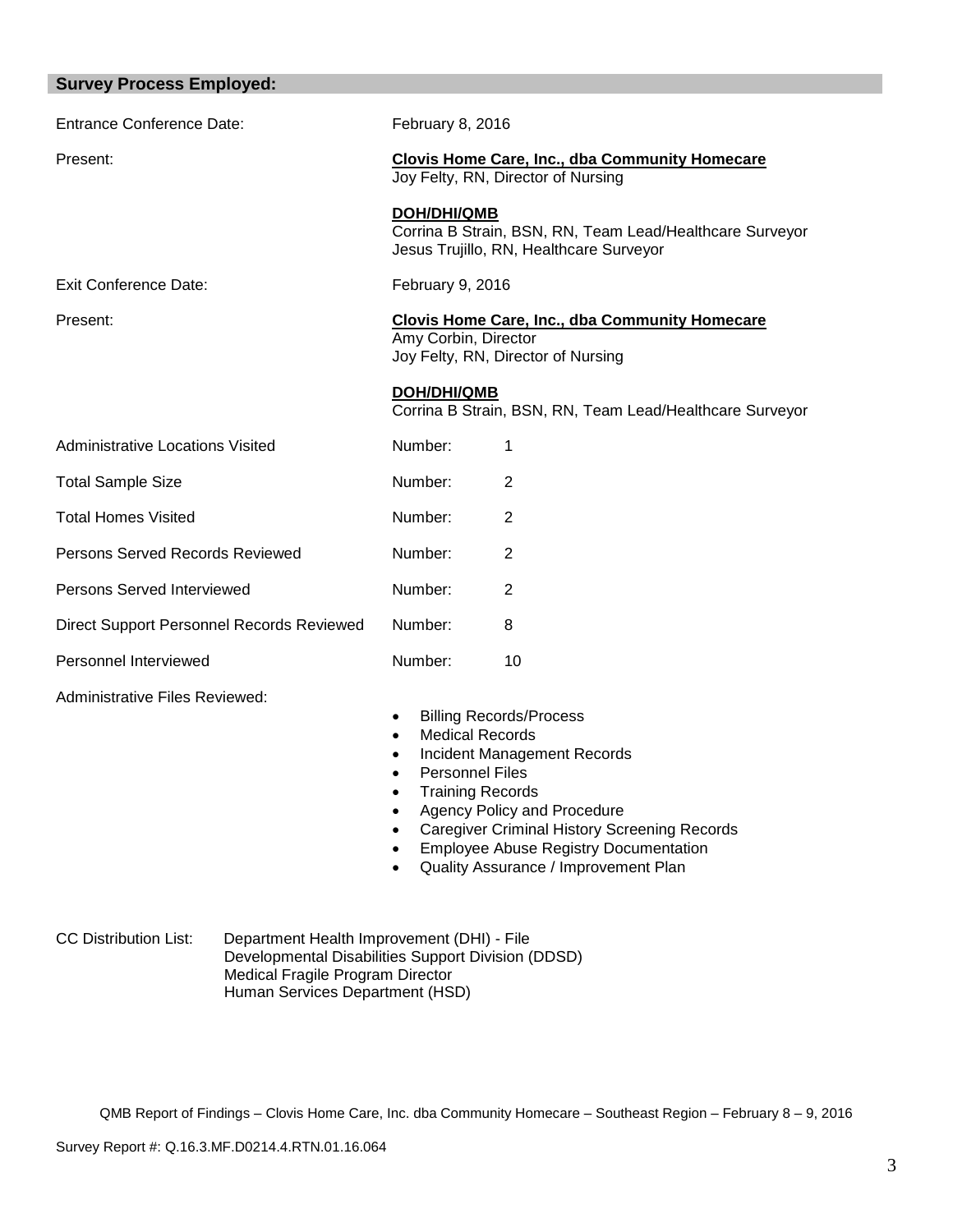## **Attachment A**

## **Provider Instructions for Completing the QMB Plan of Correction (POC) Process**

## *Introduction:*

After a QMB Compliance Survey, your QMB Report of Findings will be sent to you via e-mail.

Each provider must develop and implement a Plan of Correction (POC) that identifies specific quality assurance and quality improvement activities the agency will implement to correct deficiencies and prevent continued deficiencies and non-compliance.

Agencies must submit their Plan of Correction within ten (10) business days from the date you receive the QMB Report of Findings. (Providers who do not submit a POC within 10 business days may be referred to the Internal Review Committee [IRC] for possible actions or sanctions).

Agencies must fully implement their approved Plan of Correction within 45 business days (10 business days to submit your POC for approval and 35 days to implement your approved Plan of Correction) from the date they receive the QMB Report of Findings (Providers who fail to complete a POC within the 45 business days allowed will be referred to the IRC for possible actions or sanctions.)

If you have questions about the Plan of Correction process, call the Plan of Correction Coordinator at 575-373- 5716 or email at AmandaE.Castaneda@state.nm.us. Requests for technical assistance must be requested through your Regional DDSD Office.

The POC process cannot resolve disputes regarding findings. If you wish to dispute a finding on the official Report of Findings, you must file an Informal Reconsideration of Findings (IRF) request within ten (10) business days of receiving your report. Please note that you must still submit a POC for findings that are in question (see Attachment "C").

### *Instructions for Completing Agency POC:*

### *Required Content*

Your Plan of Correction should provide a step-by-step description of the methods to correct each deficient practice to prevent recurrence and information that ensures the regulation cited is in compliance. The remedies noted in your POC are expected to be added to your Agency's required, annual Quality Assurance Plan.

If a deficiency has already been corrected, the plan should state how it was corrected, the completion date (date the correction was accomplished), and how possible recurrence of the deficiency will be prevented.

### *The Plan of Correction must address the six required Center for Medicare and Medicaid Services (CMS) core elements to address each deficiency cited in the Report of Findings:*

- 1. How the specific and realistic corrective action will be accomplished for individuals found to have been affected by the deficient practice.
- 2. How the agency will identify other individuals who have the potential to be affected by the same deficient practice, and how the agency will act to protect individuals in similar situations.
- 3. What QA measures will be put into place or systemic changes made to ensure that the deficient practice will not recur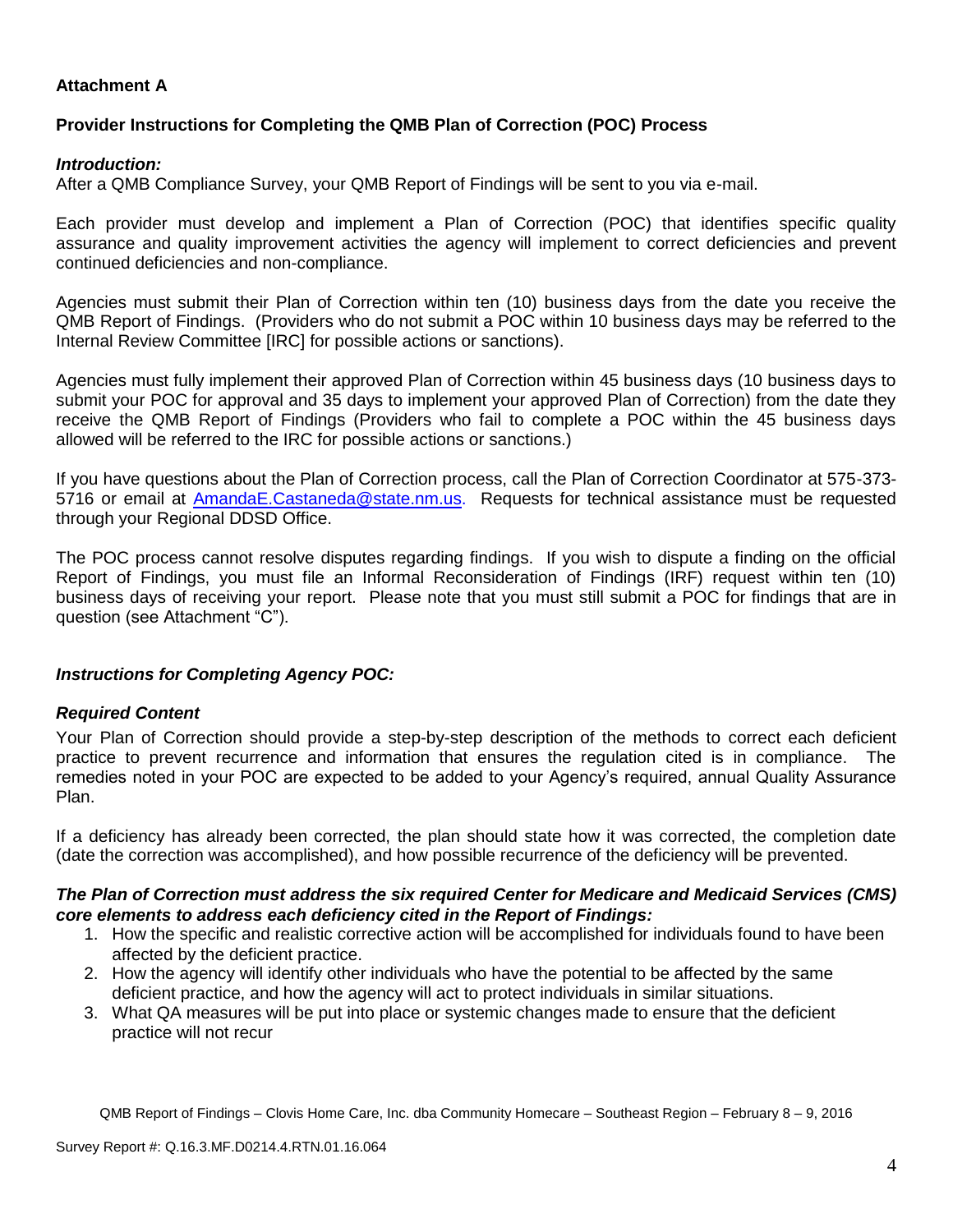- 4. Indicate how the agency plans to monitor its performance to make sure that solutions are sustained. This QA plan must be implemented, and the corrective action evaluated for its effectiveness. The plan of correction is integrated into the agency quality assurance system; and
- 5. Include dates when corrective action will be completed. The corrective action completion dates must be acceptable to the State.

*The following details should be considered when developing your Plan of Correction:*

- Details about how and when Consumer, Personnel and Residential files are audited by Agency personnel to ensure they contain required documents;
- Information about how Medication Administration Records are reviewed to verify they contain all required information before they are distributed, as they are being used, and after they are completed;
- Your processes for ensuring that all staff are trained in Core Competencies, Abuse, Neglect and Exploitation Reporting, and Individual-Specific service requirements, etc.;
- How accuracy in Billing/Reimbursement documentation is assured;
- How health, safety is assured;
- For Case Management Providers, how Individual Specific Plans are reviewed to verify they meet requirements, how the timeliness of LOC packet submissions and consumer visits are tracked;
- Your process for gathering, analyzing and responding to Quality data indicators; and,
- Details about Quality Targets in various areas, current status, analyses about why targets were not met, and remedies implemented.

*Note:* **Instruction or in-service of staff alone may not be a sufficient plan of correction.** This is a good first step toward correction, but additional steps must be taken to ensure the deficiency is corrected and will not recur.

# *Completion Dates*

- The plan of correction must include a **completion date** (entered in the far right-hand column) for each finding. Be sure the date is **realistic** in the amount of time your Agency will need to correct the deficiency; not to exceed 45 total business days.
- Direct care issues should be corrected immediately and monitored appropriately.
- Some deficiencies may require a staged plan to accomplish total correction.
- Deficiencies requiring replacement of equipment, etc., may require more time to accomplish correction but should show reasonable time frames.

# *Initial Submission of the Plan of Correction Requirements*

- 1. The Plan of Correction must be completed on the official QMB Survey Report of Findings/Plan of Correction Form and received by QMB within ten (10) business days from the date you received the report of findings.
- 2. For questions about the POC process, call the POC Coordinator, Amanda Castaneda at 575-373-5716 or email at AmandaE.Castaneda@state.nm.us for assistance.
- 3. For Technical Assistance (TA) in developing or implementing your POC, contact your Regional DDSD Office.
- 4. Submit your POC to Amanda Castaneda, POC Coordinator in any of the following ways:
	- a. Electronically at AmandaE.Castaneda@state.nm.us *(preferred method)*
	- b. Fax to 575-528-5019, or
	- c. Mail to POC Coordinator, 1170 North Solano Ste D, Las Cruces, New Mexico 88001
- 5. Do not submit supporting documentation (evidence of compliance) to QMB until after your POC has been approved by the QMB.
- 6. QMB will notify you when your POC has been "approved" or "denied."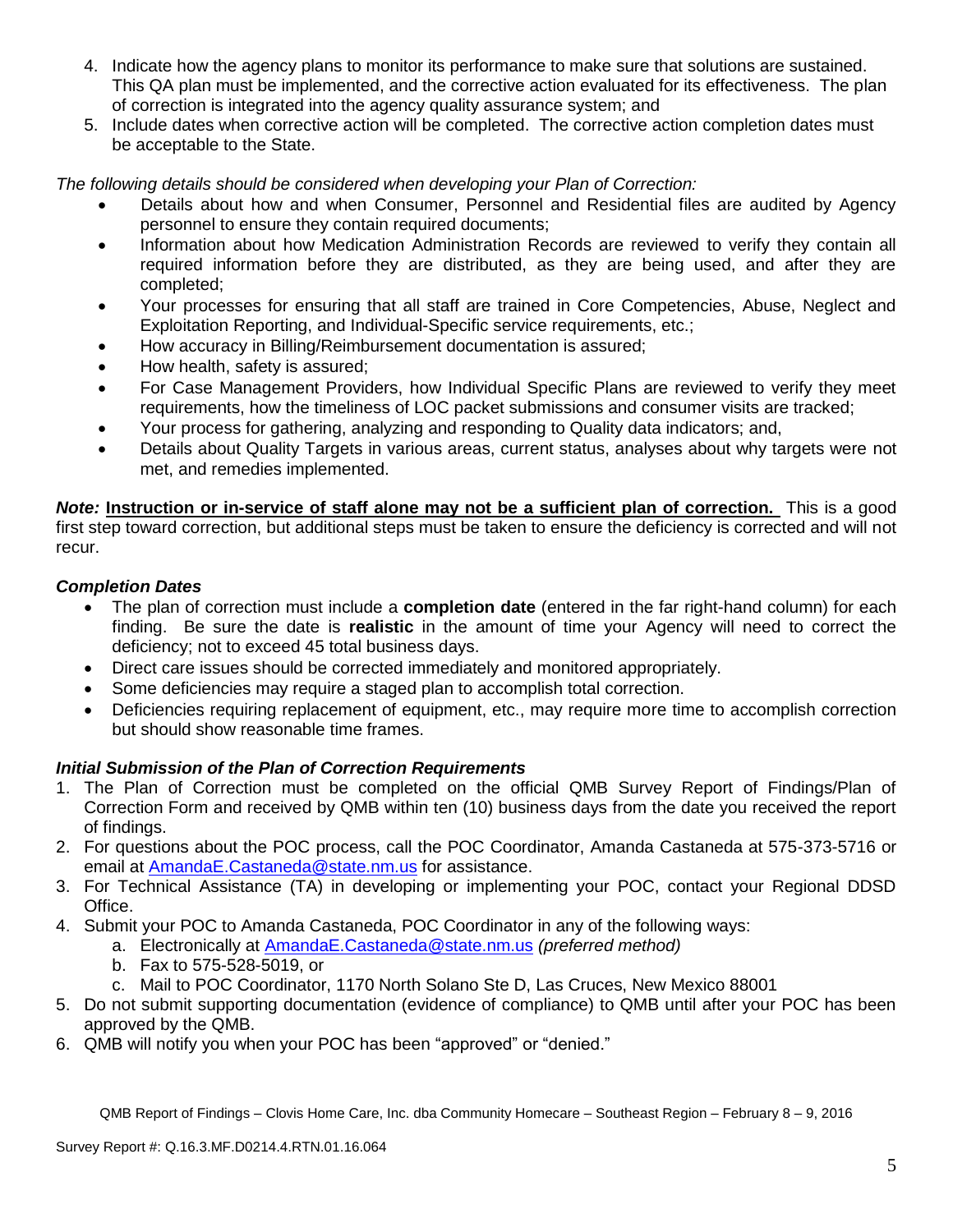- a. During this time, whether your POC is "approved," or "denied," you will have a maximum of 45 business days from the date of receipt of your Report of Findings to correct all survey deficiencies.
- b. If your POC is denied, it must be revised and resubmitted as soon as possible, as the 45 business day limit is in effect.
- c. If your POC is denied a second time your agency may be referred to the Internal Review Committee.
- d. You will receive written confirmation when your POC has been approved by QMB and a final deadline for completion of your POC.
- e. Please note that all POC correspondence will be sent electronically unless otherwise requested.
- 7. Failure to submit your POC within 10 business days without prior approval of an extension by QMB will result in a referral to the Internal Review Committee and the possible implementation of monetary penalties and/or sanctions.

# *POC Document Submission Requirements*

Once your POC has been approved by the QMB Plan of Correction Coordinator you must submit copies of documents as evidence that all deficiencies have been corrected, as follows.

- 1. Your internal documents are due within a *maximum* of 45 business days of receipt of your Report of Findings.
- 2. It is preferred that you submit your documents via USPS or other carrier (scanned and saved to CD/DVD disc, flash drive, etc.). If the documents do not contain protected Health information (PHI) the preferred method is that you submit your documents electronically (scanned and attached to e-mails).
- 3. All submitted documents *must be annotated*; please be sure the tag numbers and Identification numbers are indicated on each document submitted. Documents which are not annotated with the Tag number and Identification number may not be accepted.
- 4. Do not submit original documents; Please provide copies or scanned electronic files for evidence. Originals must be maintained in the agency file(s) per DDSD Standards.
- 5. In lieu of some documents, you may submit copies of file or home audit forms that clearly indicate cited deficiencies have been corrected, other attestations of correction must be approved by the Plan of Correction Coordinator prior to their submission.
- 6. When billing deficiencies are cited, you must provide documentation to justify billing and/or void and adjust forms submitted to Xerox State Healthcare, LLC for the deficiencies cited in the Report of Findings.

Revisions, Modifications or Extensions to your Plan of Correction (post QMB approval) must be made in writing and submitted to the Plan of Correction Coordinator, prior to the due date and are approved on a caseby-case basis. No changes may be made to your POC or the timeframes for implementation without written approval of the POC Coordinator.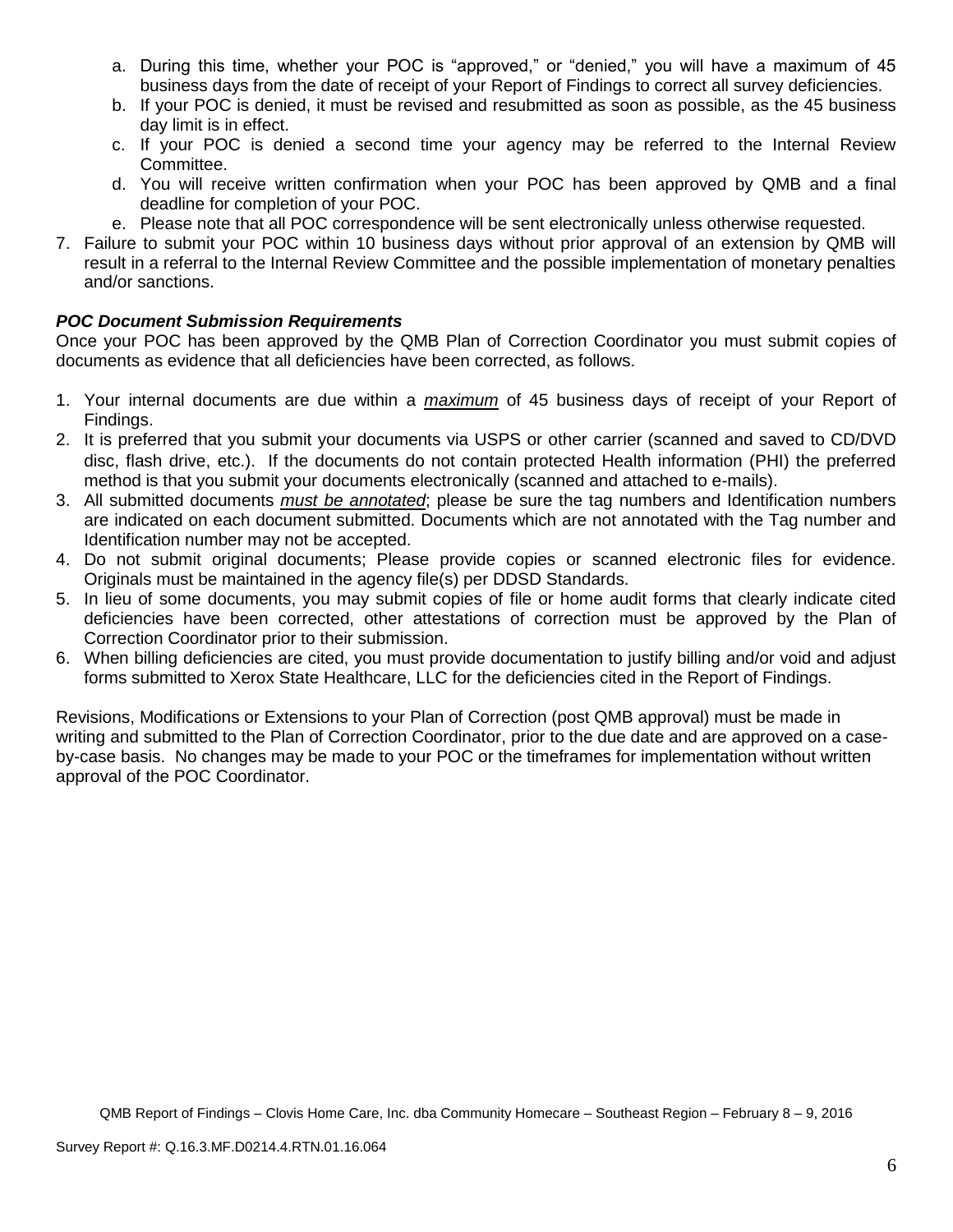# **Attachment C**

### **Guidelines for the Provider Informal Reconsideration of Finding (IRF) Process**

## **Introduction:**

Throughout the QMB Survey process, surveyors are openly communicating with providers. Open communication means surveyors have clarified issues and/or requested missing information before completing the review through the use of the signed/dated "Document Request," or "Administrative Needs," etc. forms. Regardless, there may still be instances where the provider disagrees with a specific finding. Providers may use the following process to informally dispute a finding.

## **Instructions:**

- 1. The Informal Reconsideration of the Finding (IRF) request must be received in writing to the QMB Deputy Bureau Chief **within 10 business days** of receipt of the final Report of Findings.
- 2. The written request for an IRF *must* be completed on the QMB Request for Informal Reconsideration of Finding form available on the QMB website: <http://dhi.health.state.nm.us/qmb>
- 3. The written request for an IRF must specify in detail the request for reconsideration and why the finding is inaccurate.
- 4. The IRF request must include all supporting documentation or evidence.
- 5. If you have questions about the IRF process, email the IRF Chairperson, Crystal Lopez-Beck at [crystal.lopez-beck@state.nm.us](mailto:crystal.lopez-beck@state.nm.us) for assistance.

## **The following limitations apply to the IRF process:**

- The written request for an IRF and all supporting evidence must be received within 10 business days.
- Findings based on evidence requested during the survey and not provided may not be subject to reconsideration.
- The supporting documentation must be new evidence not previously reviewed or requested by the survey team.
- Providers must continue to complete their Plan of Correction during the IRF process
- Providers may not request an IRF to challenge the sampling methodology.
- Providers may not request an IRF based on disagreement with the nature of the standard or regulation.
- Providers may not request an IRF to challenge the team composition.
- Providers may not request an IRF to challenge the DHI/QMB determination of compliance or the length of their DDSD provider contract.

A Provider forfeits the right to an IRF if the request is not received within 10 business days of receiving the report and/or does not include all supporting documentation or evidence to show compliance with the standards and regulations.

The IRF Committee will review the request; the Provider will be notified in writing of the ruling; no face-to-face meeting will be conducted.

When a Provider requests that a finding be reconsidered, it does not stop or delay the Plan of Correction process. **Providers must continue to complete the Plan of Correction, including the finding in dispute regardless of the IRF status.** If a finding is removed or modified, it will be noted and removed or modified from the Report of Findings. It should be noted that in some cases a Plan of Correction may be completed prior to the IRF process being completed. The provider will be notified in writing on the decisions of the IRF committee.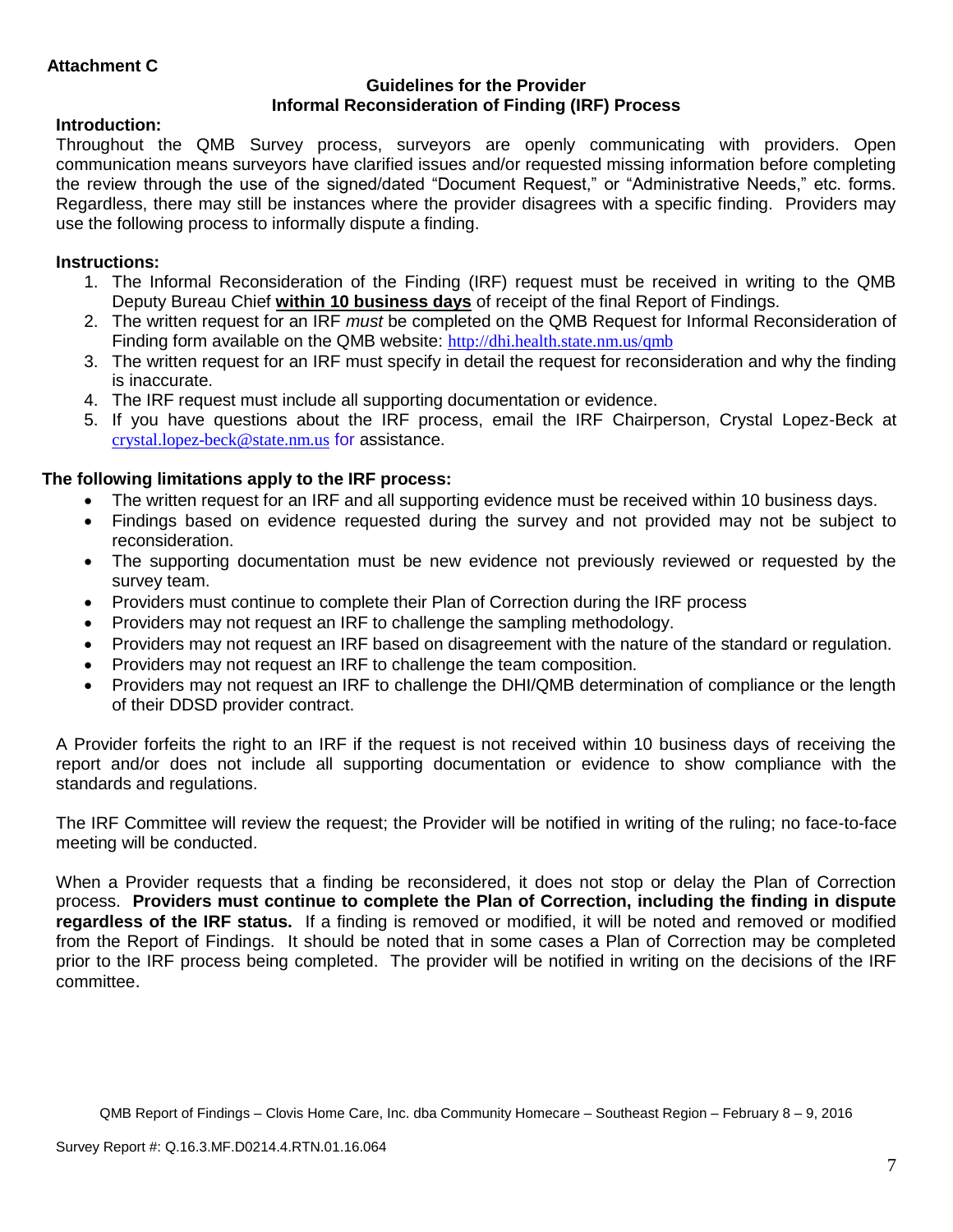# **Agency: Clovis Home Care, Inc. dba Community Homecare**  Program: Medically Fragile Waiver<br>Service: Home Health Aide Service Home Health Aide Services (HHA); Private Duty Nursing (PDN) Monitoring Type: Routine Survey **Survey Dates: February 8 - 9, 2016**

| <b>Statutes</b>                                                                                                                                                                                                                                                                                                                                                                                                                                                                        | <b>Deficiency</b>                                                                                                                                                                                                                                                                                            | <b>Agency Plan of Correction, On-</b><br>going QA/QI and Responsible Party                                                                                                                                                                                                                                                                                   | <b>Date Due</b> |
|----------------------------------------------------------------------------------------------------------------------------------------------------------------------------------------------------------------------------------------------------------------------------------------------------------------------------------------------------------------------------------------------------------------------------------------------------------------------------------------|--------------------------------------------------------------------------------------------------------------------------------------------------------------------------------------------------------------------------------------------------------------------------------------------------------------|--------------------------------------------------------------------------------------------------------------------------------------------------------------------------------------------------------------------------------------------------------------------------------------------------------------------------------------------------------------|-----------------|
| <b>TAG # MF04 General Provider</b><br><b>Requirements</b>                                                                                                                                                                                                                                                                                                                                                                                                                              |                                                                                                                                                                                                                                                                                                              |                                                                                                                                                                                                                                                                                                                                                              |                 |
| New Mexico Department of Health Developmental<br>Disabilities Supports Division Medically Fragile<br>Wavier (MFW) effective 01/01/2011<br><b>GENERAL AUTHORITY:</b><br>The following Laws and standards, policies and<br>procedures governing the provision of services                                                                                                                                                                                                                | Based on record review the Agency did not<br>ensure that written policies and procedures<br>were reviewed at least every three years and<br>updated as needed.<br>Review of the Agency's policies and procedures<br>revealed the following:                                                                  | Provider:<br><b>State your Plan of Correction for the</b><br>deficiencies cited in this tag here (How<br>is the deficiency going to be corrected? This<br>can be specific to each deficiency cited or if<br>possible an overall correction?): $\rightarrow$                                                                                                  |                 |
| under the Medically Fragile Medicaid Waiver<br>include, but are not limited to:<br>*The Centers for Medicare and Medicaid Services<br>(CMS) Requirements for Home and Community-<br><b>Based Service Waivers</b>                                                                                                                                                                                                                                                                       | The Agency's Policy and Procedure Manual<br>showed no evidence of the following being<br>reviewed every three years or being updated<br>as needed:                                                                                                                                                           |                                                                                                                                                                                                                                                                                                                                                              |                 |
| *CMS Rulings such as decisions of the<br>Administrator, precedent final opinions, orders and<br>statements of policy and interpretation<br>*Health Insurance Portability and Accountability Act<br>(HIPPAA) of 1996, including the CMS<br><b>Administrative Simplification Provisions</b><br>*New Mexico Human Services Department (HSD)<br>Medicaid Policy Manual, Medically Fragile Home<br>and Community-Based Services Waiver Services<br>([8.314.3 New Mexico Administrative Code | • Incident Reporting/ANE (Abuse, Neglect,<br>Exploitation) - Last reviewed date 11/2010.<br>• Quality Assurance /Improvement Plan (QA) -<br>last reviewed date 11/2010.<br>• Driving Policy - Last reviewed date was<br>11/2010.<br>• Transportation of Patients Policy - Last<br>reviewed date was 11/2010. | <b>Provider:</b><br><b>Enter your ongoing Quality</b><br><b>Assurance/Quality Improvement</b><br>processes as it related to this tag<br>number here (What is going to be done?<br>How many individuals is this going to effect?<br>How often will this be completed? Who is<br>responsible? What steps will be taken if issues<br>are found?): $\rightarrow$ |                 |
| (NMAC)]; including Manual Revision Memorandum<br>$10 - 29$                                                                                                                                                                                                                                                                                                                                                                                                                             | • Cultural Sensitivity - Last reviewed date was<br>11/2010.                                                                                                                                                                                                                                                  |                                                                                                                                                                                                                                                                                                                                                              |                 |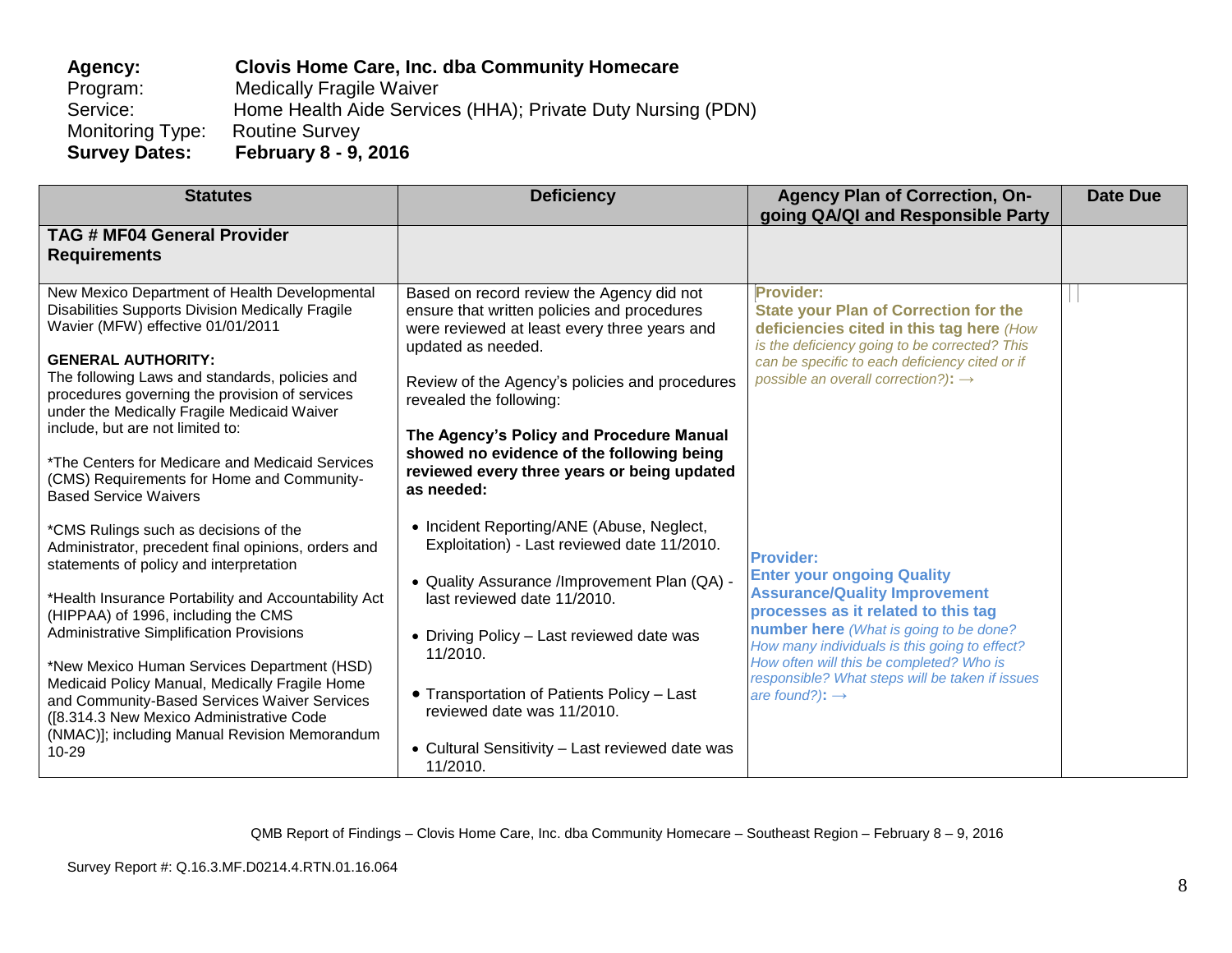| *Final Registers Vol. 33 No. 54 Medically Fragile<br>Home and Community-Based Services Waiver                                                         | • Tuberculin Policy- Last reviewed date was<br>11/2010. |  |
|-------------------------------------------------------------------------------------------------------------------------------------------------------|---------------------------------------------------------|--|
| * HSD Medicaid Program Policy Manual                                                                                                                  |                                                         |  |
| *HSD Medicaid Billing Instructions for the Disabled<br>and Elderly, Medically Fragile, HIV/AIDS, and<br>Developmental Disabilities Waivers (8.314 BI) |                                                         |  |
| *HSD Medical Assistance Division Provider<br>Participation Agreement (MAD 335)                                                                        |                                                         |  |
| *Fair Labor Standards Act of 1938 (FLSA), as<br>amended 29 USC §201 et seq.; 29CFR Parts 510 to<br>794                                                |                                                         |  |
| *Pharmacy Act (Chapter 61, Article 11 NMSA 1978)                                                                                                      |                                                         |  |
| *New Mexico Nursing Practice Act, Chapter 61,<br>Article 3, New Mexico Statute Authority (NMSA)                                                       |                                                         |  |
| *Certified Medication Aide Rules (16.12.5. NMAC)                                                                                                      |                                                         |  |
| *The DDSD Home and Community-Based Waiver<br><b>Provider Agreement</b>                                                                                |                                                         |  |
| *DOH/DDSD Client Complaint Procedures (7.26.4<br>NMAC)                                                                                                |                                                         |  |
| *Long Term Services - Waivers Medically Fragile<br>Home and Community -Based Services Waiver<br>Services (8.314.3 NMAC)                               |                                                         |  |
| *Medicaid Eligibility - Home and Community-Based<br>Services (8.290.400. NMAC)                                                                        |                                                         |  |
| *Medicaid General Provider Policies (8.302.1<br>NMAC)                                                                                                 |                                                         |  |
| <b>GENERAL PROVIDER REQUIREMENTS:</b>                                                                                                                 |                                                         |  |
| These standards apply to call services provided                                                                                                       |                                                         |  |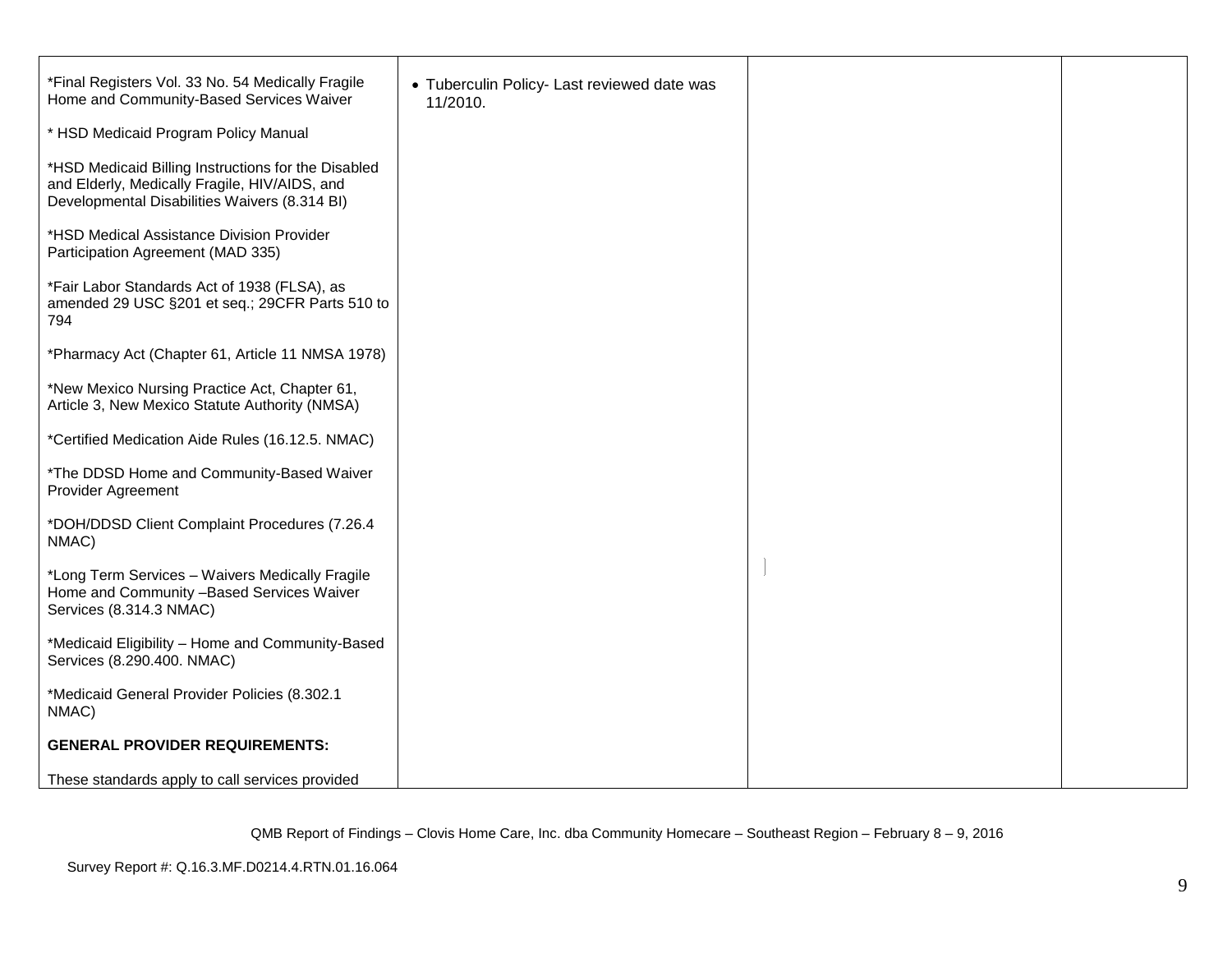| through the Medicaid Home and Community-Based    |  |  |
|--------------------------------------------------|--|--|
| Services Waiver Program of participants with the |  |  |
| Medically Fragile Waiver (MFW). These standards  |  |  |
| interpret and further enforce the New Mexico     |  |  |
| Human Services Department (HSD) Medicaid Policy  |  |  |
| Manual for MFW and the Centers for Medicare and  |  |  |
| Medicaid Services (CMS) requirements for Home    |  |  |
| and Community-Based Service Waivers.             |  |  |
|                                                  |  |  |
| <b>Provider Requirements</b><br>Τ.               |  |  |
| A. The Medicaid Medically Fragile Home and       |  |  |
| <b>Community Based Services Waiver requires</b>  |  |  |
| providers to meet any pertinent laws,            |  |  |
| regulations, rules, policies and interpretive    |  |  |
| memoranda published by the New Mexico            |  |  |
| Department of Health (DOH) and HSD.              |  |  |
| B. All providers must be currently enrolled as a |  |  |
| MFW provider through the Developmental           |  |  |
| Disabilities' Supports Division (DDSD) Provider  |  |  |
| Enrollment Unit process. Reference:              |  |  |
| http://nmhealth.org/ddsd/providerinformation/Pr  |  |  |
| oviderEnrollmentApplicationPage.htm              |  |  |
| C. All providers must follow the DOH/Division of |  |  |
| Health Improvement (DHI) Statewide Incident      |  |  |
| Management System Policies and Procedures.       |  |  |
| D. All provider agencies that enter into a       |  |  |
| contractual relationship with DOH to provide     |  |  |
| MFW services shall comply with all applicable    |  |  |
| regulation, policies and standards. Reference:   |  |  |
| http://dhi.health.state.nm.us/                   |  |  |
| E. Provider Agency Report of Changes in          |  |  |
| Operations:                                      |  |  |
| 1. The provider agency shall notify the DOH in   |  |  |
| writing of any changes in the disclosures        |  |  |
| required in this section within ten (10)         |  |  |
| calendar days. This notice shall include         |  |  |
| information and documentation regarding          |  |  |
| such changes as the following: any change        |  |  |
| in the mailing address of the provider           |  |  |
| agency, and any change in executive              |  |  |
| director, administrator and classification of    |  |  |
| any services provided.                           |  |  |
| F. Program Flexibility:                          |  |  |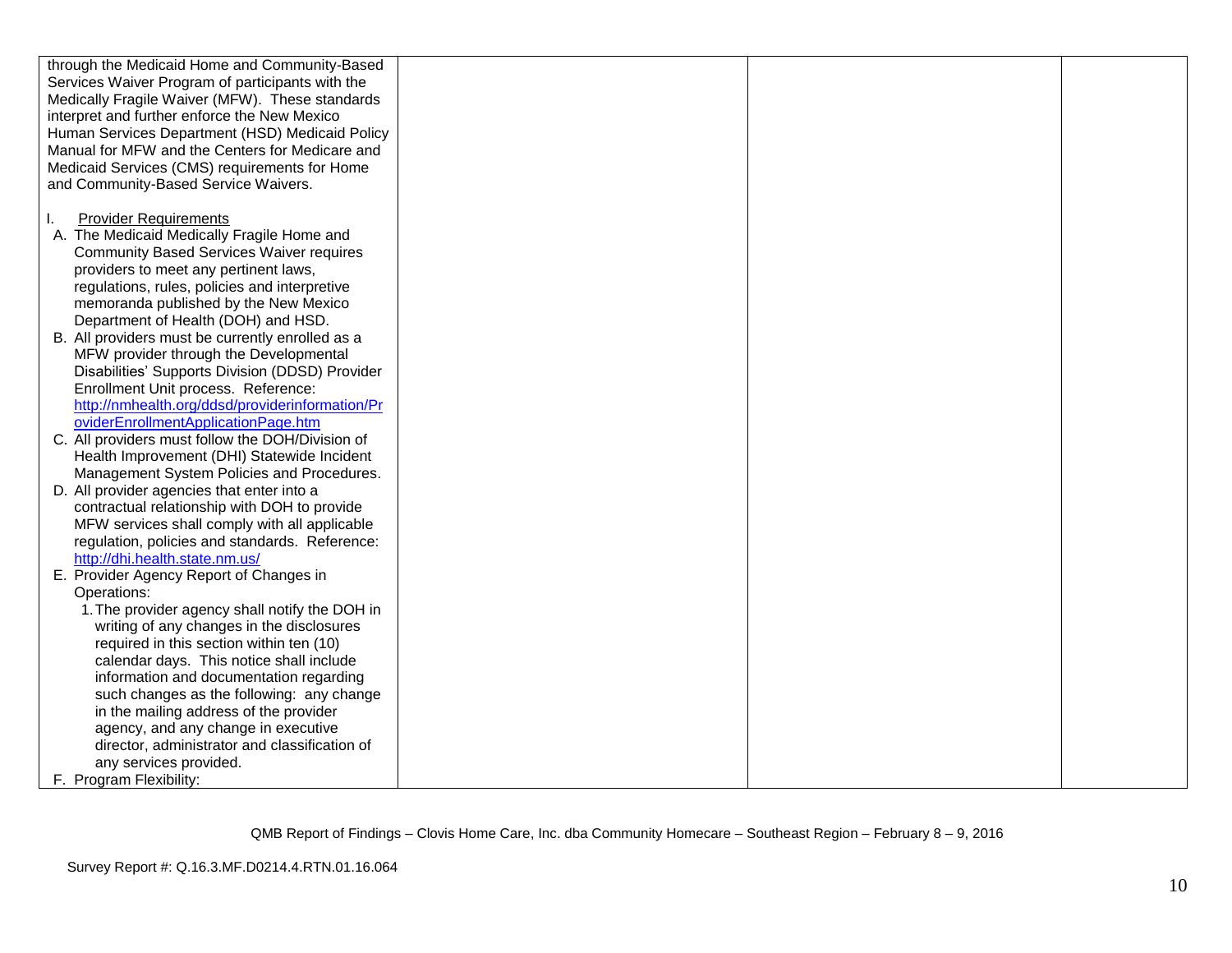| 1. If the use of alternate concepts, methods,                                                  |  |  |
|------------------------------------------------------------------------------------------------|--|--|
| procedures, techniques, equipment,                                                             |  |  |
| personnel qualifications or the conducting of                                                  |  |  |
| pilot projects conflicts with these standards,                                                 |  |  |
| then prior written approval from the DOH                                                       |  |  |
| shall be obtained. Such approval shall                                                         |  |  |
| provide for the terms and conditions under                                                     |  |  |
| which the waiver of specific standard(s)                                                       |  |  |
| is/are granted. The applicant or provider                                                      |  |  |
| agency is required to submit a written                                                         |  |  |
| request and attach substantiating evidence                                                     |  |  |
| supporting the request to DOH. DOH will                                                        |  |  |
| only approve requests that remain consistent                                                   |  |  |
| with the current federally approved MFW                                                        |  |  |
| application.                                                                                   |  |  |
| G. Continuous Quality Management System:                                                       |  |  |
| 1. On an annual basis, MFW provider                                                            |  |  |
| agencies shall update and implement the                                                        |  |  |
| request, the agency will submit a summary                                                      |  |  |
| of each year's quality improvement activities                                                  |  |  |
| and resolutions to the MFW Program                                                             |  |  |
| Manager.                                                                                       |  |  |
| H. The provider agency is required to develop and                                              |  |  |
| implement written policies and procedures that                                                 |  |  |
| maintain and protect the physical and mental                                                   |  |  |
| health of individuals and that comply with all                                                 |  |  |
| DDSD policies and procedures and all relevant                                                  |  |  |
| New Mexico statutes, rules and standards.                                                      |  |  |
| These policies and procedures shall be                                                         |  |  |
| reviewed at least every three years and                                                        |  |  |
| updated as needed.                                                                             |  |  |
| I. Appropriate planning shall take place with all                                              |  |  |
| Interdisciplinary Team (IDT) members,                                                          |  |  |
| Medicaid SALUD provider, other waiver<br>providers and school services to facilitate a         |  |  |
|                                                                                                |  |  |
| smooth transition from the MFW program. The<br>participant's individual choices shall be given |  |  |
| consideration when possible. DOH policies                                                      |  |  |
| must be adhered to during this process as per                                                  |  |  |
| the provider's contract.                                                                       |  |  |
| J. All provider agencies, in addition to                                                       |  |  |
| requirements under each specific service                                                       |  |  |
| standard, shall at a minimum develop,                                                          |  |  |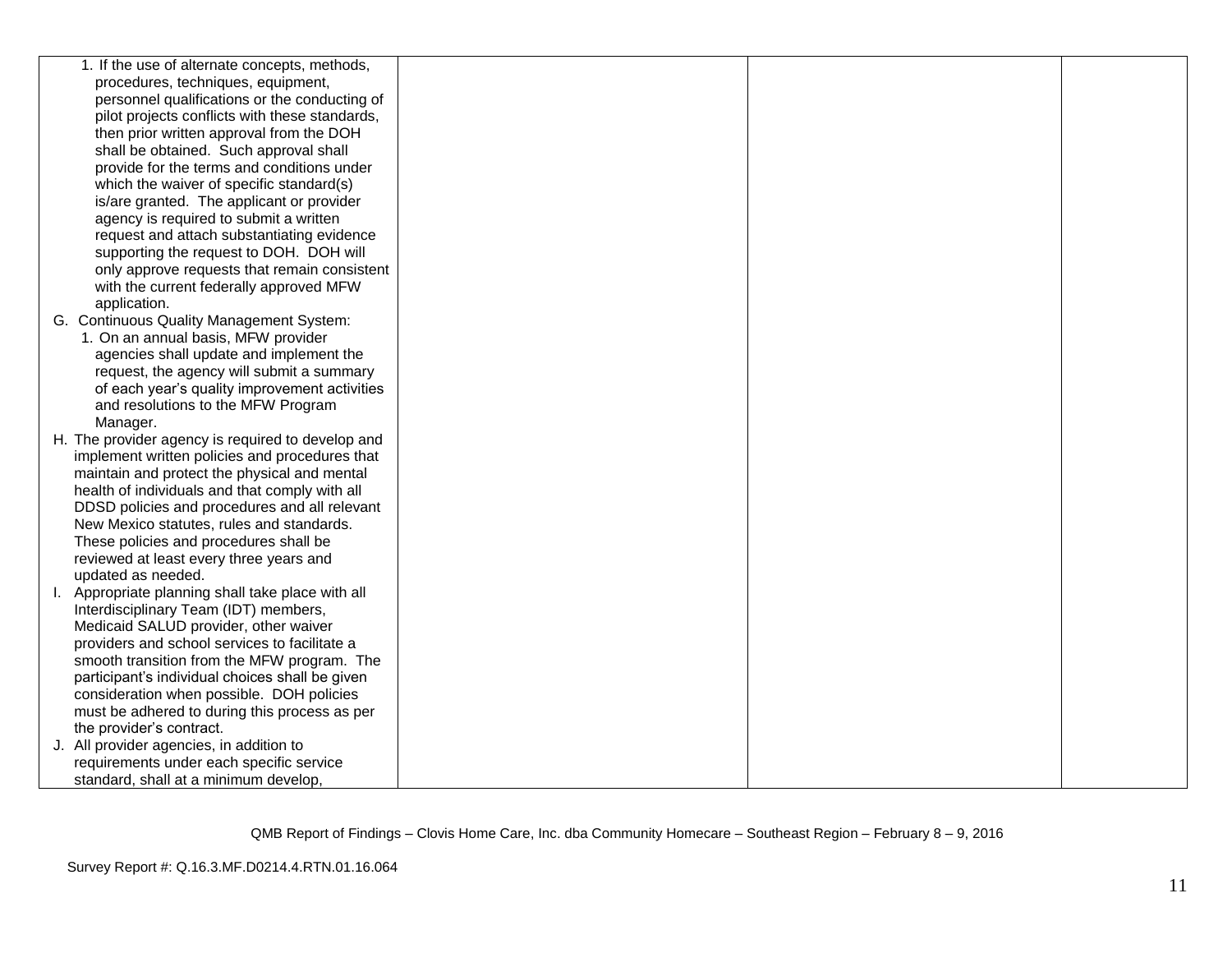|    | implement and maintain at the designated          |  |  |
|----|---------------------------------------------------|--|--|
|    | provider agency main office, documentation of     |  |  |
|    | policies and procedures for the following:        |  |  |
|    | 1. Coordination with other provider agency        |  |  |
|    | staff serving individuals receiving MFW           |  |  |
|    | services that delineates the specific roles of    |  |  |
|    | each agency staff.                                |  |  |
|    | 2. Response to the individual emergency           |  |  |
|    | medical situations, including staff training for  |  |  |
|    | emergency response and on-call systems as         |  |  |
|    | indicated.                                        |  |  |
|    | 3. Agency protocols for disaster planning and     |  |  |
|    | emergency preparedness.                           |  |  |
|    | K. Participant Transition to a Different Provider |  |  |
|    | Agency:                                           |  |  |
|    | 1. When a waiver participant is transferred to a  |  |  |
|    | similar provider agency, the receiving            |  |  |
|    | agency shall be provided the minimum              |  |  |
|    | following records:                                |  |  |
|    | a. Complete file for the last 12 months           |  |  |
|    | b. Current and prior year Individualized          |  |  |
|    | Service Plan (ISP)                                |  |  |
|    | c. Intake information from original               |  |  |
|    | admission to services                             |  |  |
| L. | Provider Agency Case File for the Waiver          |  |  |
|    | Participant:                                      |  |  |
|    | 1. All provider agencies shall maintain at the    |  |  |
|    | administrative office a confidential case file    |  |  |
|    | for each individual that includes all of the      |  |  |
|    | following elements:                               |  |  |
|    | a. Emergency contact information for the          |  |  |
|    | following individuals/entities that includes      |  |  |
|    | addresses and telephone numbers for               |  |  |
|    | each:                                             |  |  |
|    | 1. Consumer                                       |  |  |
|    | 2. Primary caregiver                              |  |  |
|    | 3. Family/relatives, guardians or conservators    |  |  |
|    | 4. Significant friends                            |  |  |
|    | 5. Physician                                      |  |  |
|    | 6. Case Manager                                   |  |  |
|    | 7. Provider agencies                              |  |  |
|    | 8. Pharmacy                                       |  |  |
|    | b. Individual's health plan, if appropriate       |  |  |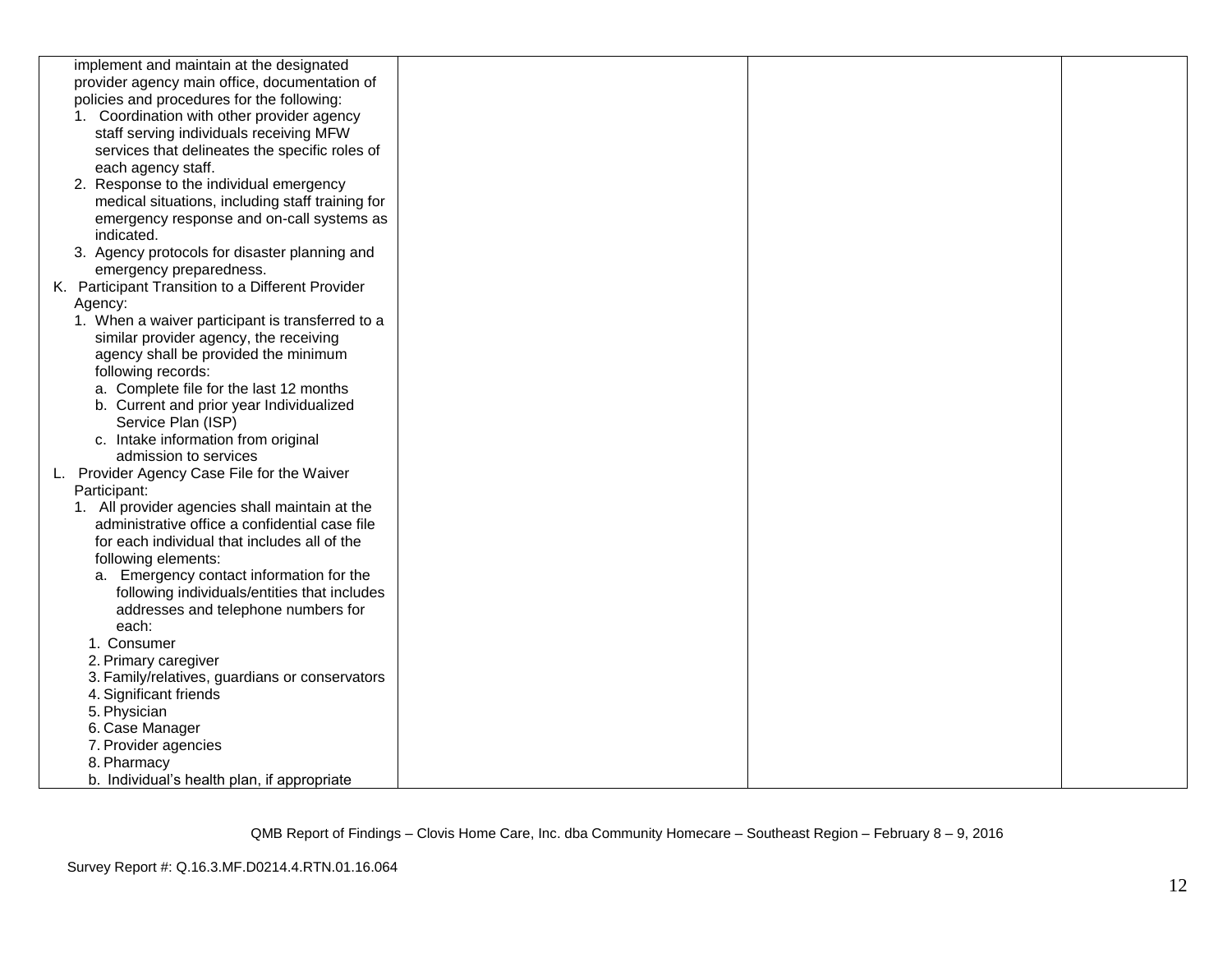| c. Individual's current ISP                           |  |  |
|-------------------------------------------------------|--|--|
| d. Progress notes and other service delivery          |  |  |
| documentation                                         |  |  |
| e. A medical history that shall include at least:     |  |  |
| demographic data; current and past                    |  |  |
| medical diagnoses including the cause of              |  |  |
| the medically fragile conditions and                  |  |  |
| developmental disability; medical and                 |  |  |
| psychiatric diagnoses; allergies (food,               |  |  |
| environment, medications); immunizations;             |  |  |
| and most recent physical exam.                        |  |  |
| f. The record must also be made available for         |  |  |
|                                                       |  |  |
| review when requested by DOH, HSD or                  |  |  |
| federal government representatives for                |  |  |
| oversight purposes.                                   |  |  |
|                                                       |  |  |
| NMAC 7. 28. Quality Improvement                       |  |  |
| Each agency must establish an on-going quality        |  |  |
| improvement program to ensure an adequate and         |  |  |
| effective operation. To be considered on-going, the   |  |  |
| quality improvement program must document             |  |  |
| quarterly activity that addresses, but is not limited |  |  |
| to:                                                   |  |  |
| 39.2 Operational Activities: Assessment of            |  |  |
| the total operation of the agency, such as,           |  |  |
| policies and procedures, statistical data (i.e.,      |  |  |
| admissions, discharges, total visits by               |  |  |
| discipline, etc.)., summary of quality                |  |  |
| improvement activities, summary of                    |  |  |
| patient/client complaints and resolutions, and        |  |  |
| staff utilization.                                    |  |  |
|                                                       |  |  |
| NMAC 7.28.2 40 Complaints: The home health            |  |  |
| agency must investigate complaints made by a          |  |  |
| patient/client, caregiver, or guardian regarding      |  |  |
| treatment or care, or regarding the lack of           |  |  |
| respect for the patient/client's property and         |  |  |
| must document both the existence of the               |  |  |
| complaint and the resolution of the complaint.        |  |  |
|                                                       |  |  |
|                                                       |  |  |
|                                                       |  |  |
|                                                       |  |  |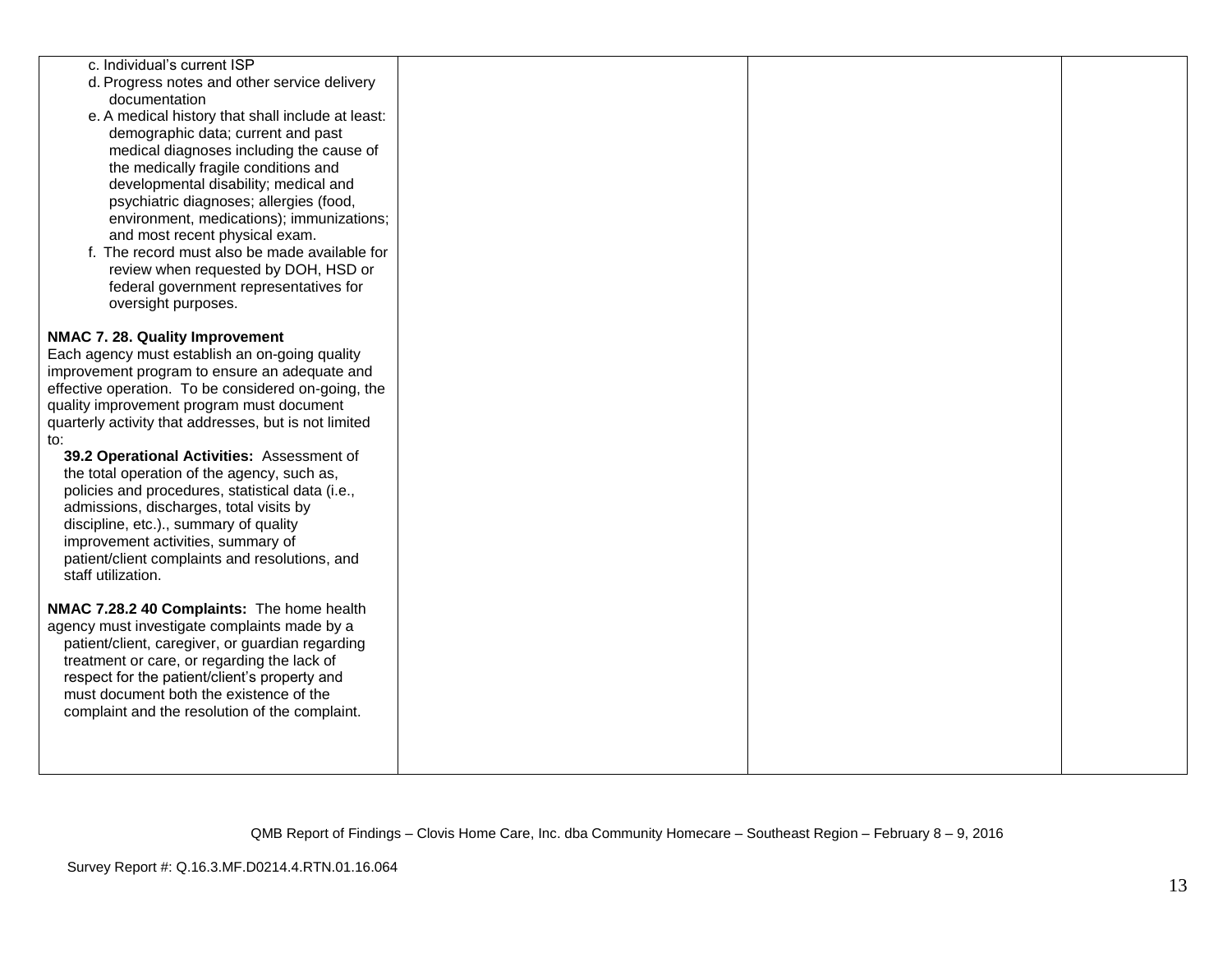| TAG # MF25 Private Duty Nursing -<br><b>Reimbursement</b>                                                                                                                                                                                                                                                                                                                                                                                                                                                                                                                                                                                                                                                                                                                                                                                                                                                                                                                                                                                                                                                                                                                                                                                                                                                                                                                                                                                                                                            |                                                                                                                                                                                                                                                                                                                                     |  |
|------------------------------------------------------------------------------------------------------------------------------------------------------------------------------------------------------------------------------------------------------------------------------------------------------------------------------------------------------------------------------------------------------------------------------------------------------------------------------------------------------------------------------------------------------------------------------------------------------------------------------------------------------------------------------------------------------------------------------------------------------------------------------------------------------------------------------------------------------------------------------------------------------------------------------------------------------------------------------------------------------------------------------------------------------------------------------------------------------------------------------------------------------------------------------------------------------------------------------------------------------------------------------------------------------------------------------------------------------------------------------------------------------------------------------------------------------------------------------------------------------|-------------------------------------------------------------------------------------------------------------------------------------------------------------------------------------------------------------------------------------------------------------------------------------------------------------------------------------|--|
| <b>New Mexico Department of Health</b><br><b>Developmental Disabilities Supports Division</b><br><b>Medically Fragile Wavier (MFW) effective</b><br>1/01/2011<br>PRIVATE DUTY NURSING<br><b>REIMBURSEMENT</b><br>III.<br>Each provider of a service is responsible for<br>providing clinical documentation that identifies<br>the DSP's role in all components of the provision<br>of home care: including assessment information,<br>care planning, intervention, communications and<br>care coordination and evaluation. There must be<br>justification in each participant's medical record<br>supporting medical necessity for the care and for<br>the approved LOC that will also include<br>frequency and duration of care. Services must<br>be reflected in the ISP that is coordinated with<br>the participant/participant's representative, other<br>caregivers as applicable, and authorized by the<br>approved budget. All services provided, claimed<br>and billed must have documented justification<br>supporting medical necessity and be covered by<br>the MFW.<br>A. Payment for PDN services through the<br>Medicaid waiver is considered payment<br>in full.<br>B. PDN services must abide by all Federal,<br>State and HSD and DOH policies and<br>procedures regarding billable and non-<br>billable items.<br>C. Billed services must not exceed the<br>capped dollar amount for LOC.<br>D. PDN services are a Medicaid benefit for<br>children birth to 21 years, through the | Billing for Private Duty Nursing Services were<br>reviewed for the months of October, November,<br>and December 2015. Progress notes and other<br>documentation reviewed justified billing for 1 of<br>1 Individuals.<br>Note: No deficiencies were noted for billing<br>practices; therefore no plan of correction is<br>required. |  |
| children's EPSDT program.<br>E. The Medicaid benefit is the payer of last                                                                                                                                                                                                                                                                                                                                                                                                                                                                                                                                                                                                                                                                                                                                                                                                                                                                                                                                                                                                                                                                                                                                                                                                                                                                                                                                                                                                                            |                                                                                                                                                                                                                                                                                                                                     |  |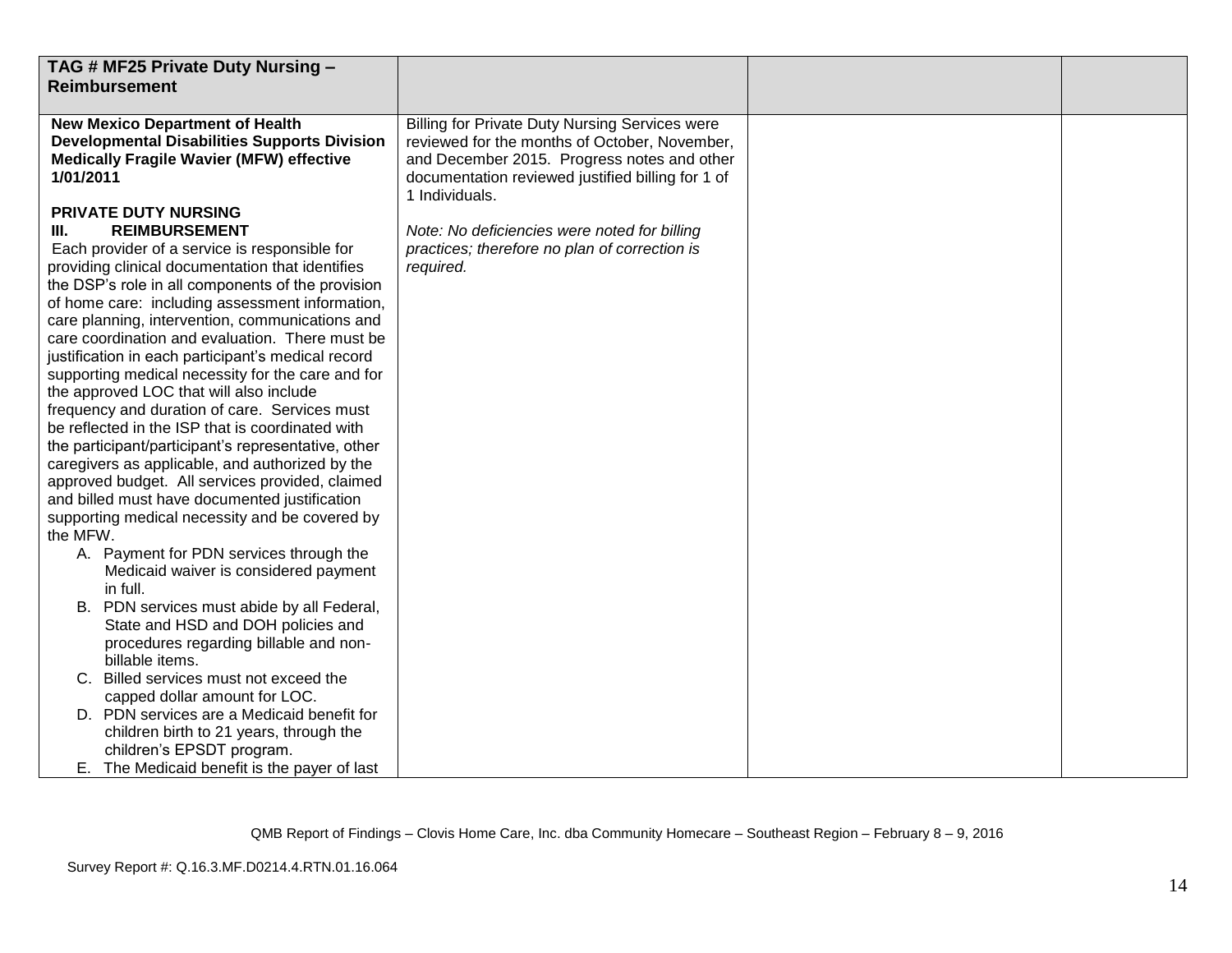| resort. Payment for the PDN services<br>should not be requested until all other<br>third-party and community resources<br>have been explored and/or exhausted.<br>F. PDN services are a MFW benefit for the<br>21 year and older enrolled participant.<br>The MFW benefit is the payer of last<br>resort. Payment for waiver services |  |
|---------------------------------------------------------------------------------------------------------------------------------------------------------------------------------------------------------------------------------------------------------------------------------------------------------------------------------------|--|
|                                                                                                                                                                                                                                                                                                                                       |  |
|                                                                                                                                                                                                                                                                                                                                       |  |
|                                                                                                                                                                                                                                                                                                                                       |  |
|                                                                                                                                                                                                                                                                                                                                       |  |
|                                                                                                                                                                                                                                                                                                                                       |  |
|                                                                                                                                                                                                                                                                                                                                       |  |
|                                                                                                                                                                                                                                                                                                                                       |  |
|                                                                                                                                                                                                                                                                                                                                       |  |
| should not be requested or authorized                                                                                                                                                                                                                                                                                                 |  |
| until all other third-party and community                                                                                                                                                                                                                                                                                             |  |
| resources have been explored and/or                                                                                                                                                                                                                                                                                                   |  |
| exhausted.                                                                                                                                                                                                                                                                                                                            |  |
| G. Reimbursement for PDN services will be                                                                                                                                                                                                                                                                                             |  |
| based on the current rate allowed for                                                                                                                                                                                                                                                                                                 |  |
| services.                                                                                                                                                                                                                                                                                                                             |  |
| H. The HH Agency must follow all current                                                                                                                                                                                                                                                                                              |  |
| billing requirements by the HSD and                                                                                                                                                                                                                                                                                                   |  |
| DOH for PDN services.                                                                                                                                                                                                                                                                                                                 |  |
| Service providers have the responsibility                                                                                                                                                                                                                                                                                             |  |
| to review and assure that the information                                                                                                                                                                                                                                                                                             |  |
| on the MAD 046 form for their services is                                                                                                                                                                                                                                                                                             |  |
| current. If providers identify an error,                                                                                                                                                                                                                                                                                              |  |
| they will contact the CM or a supervisor                                                                                                                                                                                                                                                                                              |  |
| of the case.                                                                                                                                                                                                                                                                                                                          |  |
| 1.<br>The private duty nurse may ride in                                                                                                                                                                                                                                                                                              |  |
| the vehicle with the participant for                                                                                                                                                                                                                                                                                                  |  |
| the purpose of oversight, support or                                                                                                                                                                                                                                                                                                  |  |
| monitoring during transportation.                                                                                                                                                                                                                                                                                                     |  |
| The private duty nurse may not                                                                                                                                                                                                                                                                                                        |  |
| operate the vehicle for the purpose<br>of transporting the participant.                                                                                                                                                                                                                                                               |  |
| The MFW Program does not consider<br>J.                                                                                                                                                                                                                                                                                               |  |
| the following to be professional PDN                                                                                                                                                                                                                                                                                                  |  |
| duties and will not authorize payment for:                                                                                                                                                                                                                                                                                            |  |
| Performing errands for the<br>1.                                                                                                                                                                                                                                                                                                      |  |
| participant/participant representative                                                                                                                                                                                                                                                                                                |  |
| or family that is not program specific.                                                                                                                                                                                                                                                                                               |  |
| "Friendly visiting," meaning visiting<br>2.                                                                                                                                                                                                                                                                                           |  |
| with the participant outside of PDN                                                                                                                                                                                                                                                                                                   |  |
| work scheduled.                                                                                                                                                                                                                                                                                                                       |  |
| Financial brokerage services,<br>3.                                                                                                                                                                                                                                                                                                   |  |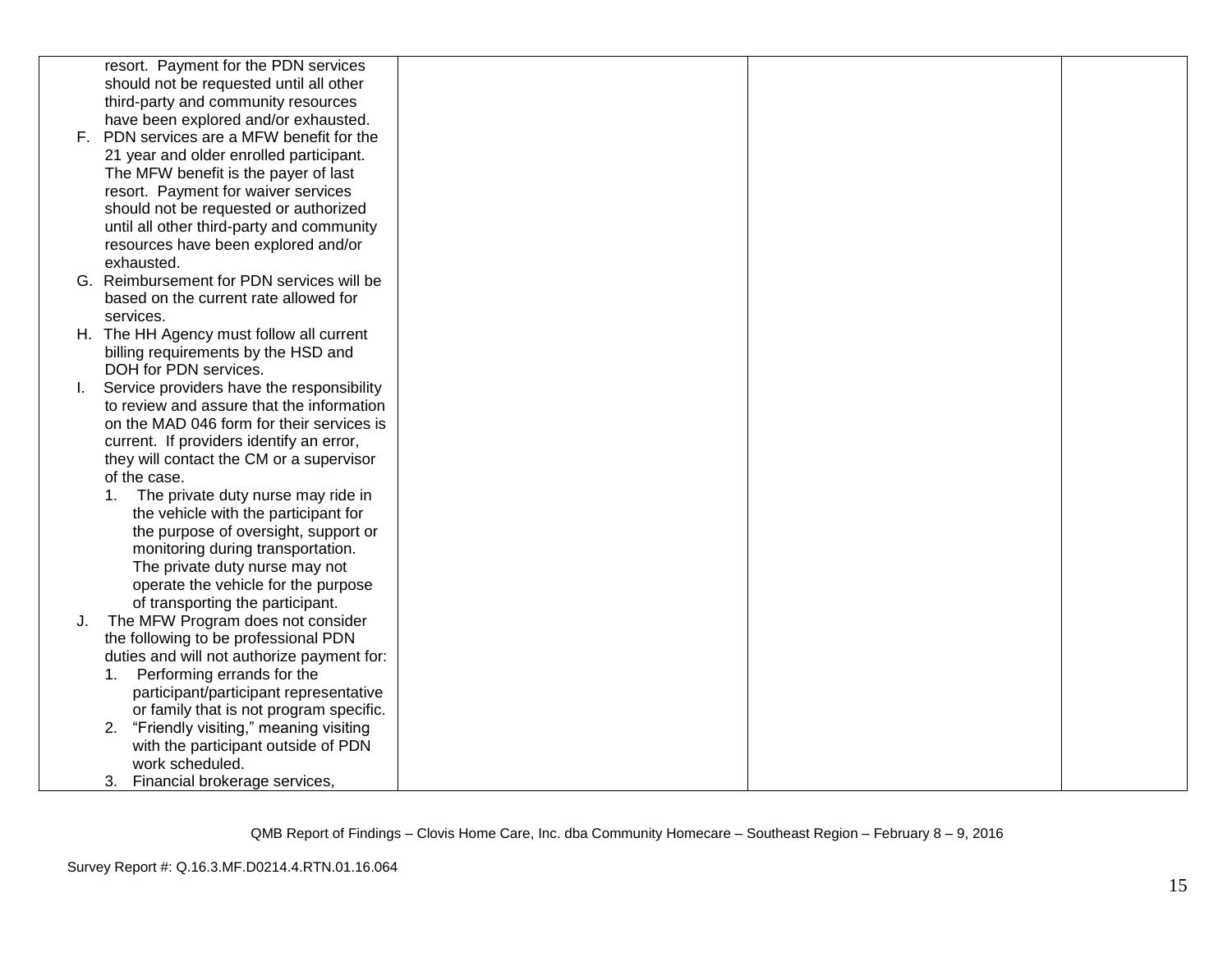| handling of participant finances or<br>preparation of legal documents.<br>4. Time spent on paperwork or travel<br>that is administrative for the provider.<br>5. Transportation of participants.<br>6. Pick up and/or delivery of<br>commodities. |  |  |
|---------------------------------------------------------------------------------------------------------------------------------------------------------------------------------------------------------------------------------------------------|--|--|
| 7. Other non-Medicaid reimbursable<br>activities.                                                                                                                                                                                                 |  |  |
|                                                                                                                                                                                                                                                   |  |  |
|                                                                                                                                                                                                                                                   |  |  |
|                                                                                                                                                                                                                                                   |  |  |
|                                                                                                                                                                                                                                                   |  |  |
|                                                                                                                                                                                                                                                   |  |  |
|                                                                                                                                                                                                                                                   |  |  |
|                                                                                                                                                                                                                                                   |  |  |
|                                                                                                                                                                                                                                                   |  |  |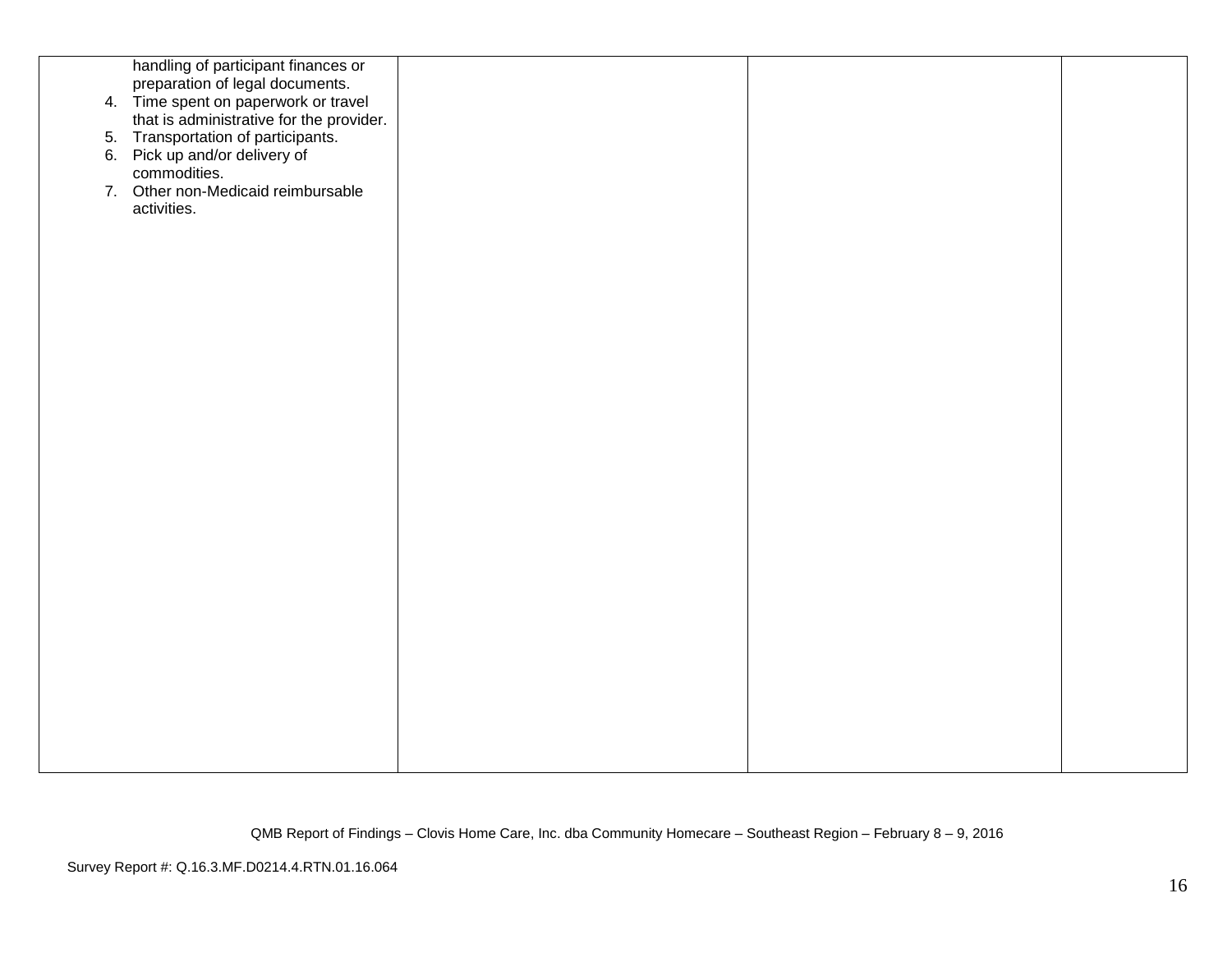| TAG # MF29 Home Health Aide -<br><b>Reimbursement</b>                                                                                                          |                                                                                                                    |  |
|----------------------------------------------------------------------------------------------------------------------------------------------------------------|--------------------------------------------------------------------------------------------------------------------|--|
| <b>New Mexico Department of Health</b><br><b>Developmental Disabilities Supports Division</b><br><b>Medically Fragile Wavier (MFW) effective</b>               | Billing for Home Health Aide Services were<br>reviewed for the months of October, November,                        |  |
| 1/01/2011.                                                                                                                                                     | and December 2015. Progress notes and other<br>documentation reviewed justified billing for 2 of<br>2 Individuals. |  |
| Home Health Aide (HHA)<br>IV. REIMBURSEMENT:                                                                                                                   | Note: No deficiencies were noted for billing<br>practices; therefore no plan of correction is                      |  |
| Each provider of a service is responsible for<br>providing clinical documentation that identifies direct<br>care professional (DCP) roles in all components of | required.                                                                                                          |  |
| the provision of home care, including assessment<br>information, care planning, intervention,<br>communications and care coordination and                      |                                                                                                                    |  |
| evaluation. There must be justification in each<br>participant's clinical record supporting medical<br>necessity for the care and for the approved LOC         |                                                                                                                    |  |
| that will also include frequency and duration of the<br>care. All services must be reflected in the ISP that                                                   |                                                                                                                    |  |
| is coordinated with the participant/participant's<br>representative and other caregivers as applicable.<br>All services provided, claimed and billed must have |                                                                                                                    |  |
| documented justification supporting medical<br>necessity and be covered by the MFW and<br>authorized by the approved budget.                                   |                                                                                                                    |  |
| A. Payment for HHA services through the<br>Medicaid Waiver is considered payment in<br>full.                                                                   |                                                                                                                    |  |
| B. The HHA services must abide by all Federal,<br>State, HSD and DOH policies and<br>procedures regarding billable and non-                                    |                                                                                                                    |  |
| billable items.<br>C. The billed services must not exceed capped<br>dollar amount for LOC.                                                                     |                                                                                                                    |  |
| D. The HHA services are a Medicaid benefit for<br>children birth to 21 years though the<br>children's EPSDT program.                                           |                                                                                                                    |  |
| E. The Medicaid benefit is the payer of last<br>resort. Payments for HHA services should                                                                       |                                                                                                                    |  |
| not be requested until all other third party                                                                                                                   |                                                                                                                    |  |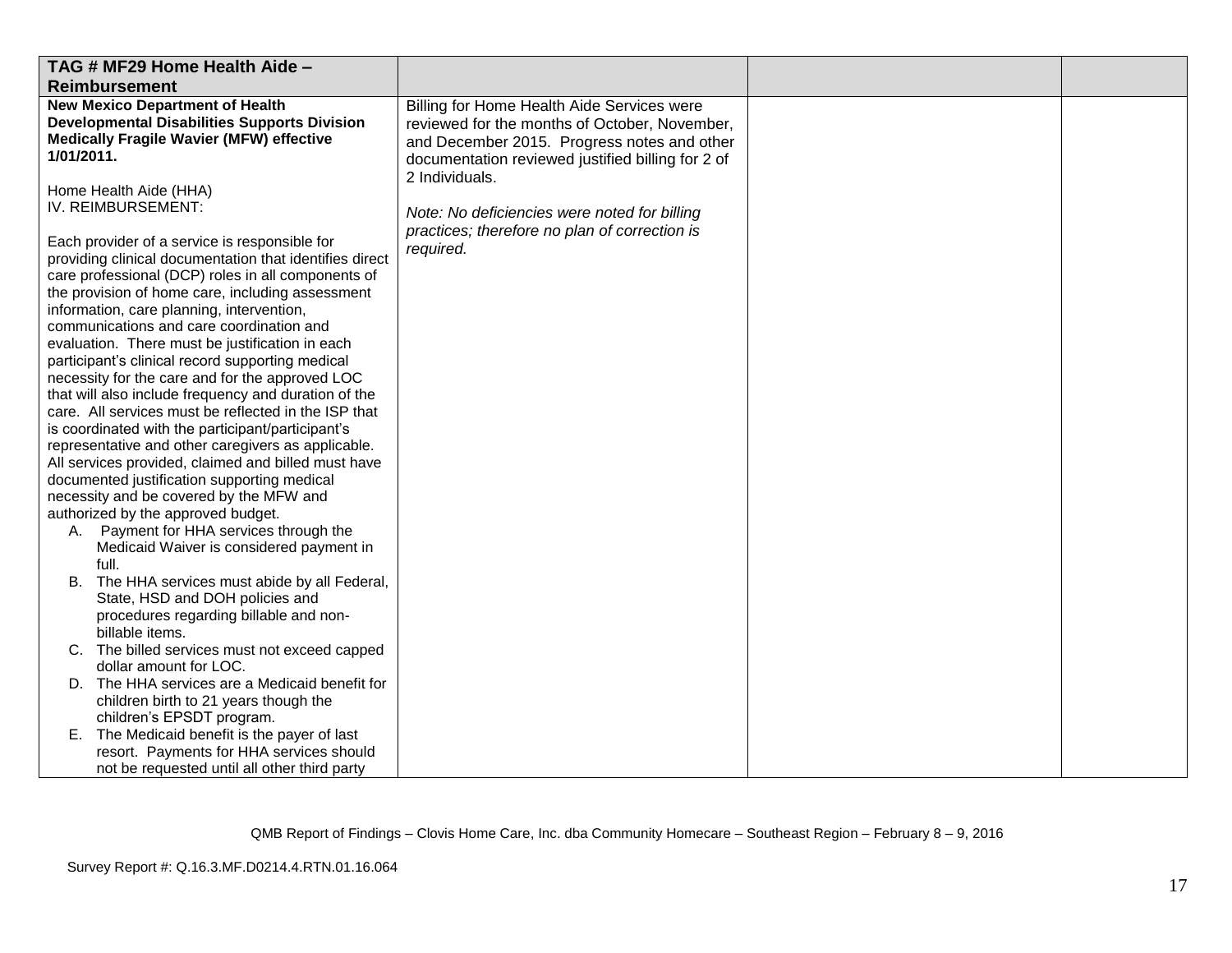|    | and community resources have been                                                         |  |  |
|----|-------------------------------------------------------------------------------------------|--|--|
| F. | explored and/or exhausted.<br>Reimbursement for HHA services will be                      |  |  |
|    | based on the current rate allowed for the                                                 |  |  |
|    | service.                                                                                  |  |  |
|    | G. The HH Agency must follow all current                                                  |  |  |
|    | billing requirements by the HSD and the                                                   |  |  |
|    | DOH for HHA services.                                                                     |  |  |
|    | H. Providers of service have the responsibility                                           |  |  |
|    | to review and assure that the information of                                              |  |  |
|    | the MAD 046 for their services is current. If                                             |  |  |
|    | the provider identifies an error, they will                                               |  |  |
|    | contact the CM or a supervisor at the case                                                |  |  |
|    | management agency immediately to have                                                     |  |  |
|    | the error corrected.<br>The HHA may ride in the vehicle with<br>1.                        |  |  |
|    | the participant for the purpose of                                                        |  |  |
|    | oversight during transportation. The                                                      |  |  |
|    | HHA will accompany the participant for                                                    |  |  |
|    | the purpose of monitoring or support                                                      |  |  |
|    | during transportation. This means the                                                     |  |  |
|    | HHA may not operate the vehicle for                                                       |  |  |
|    | purpose of transporting the participant.                                                  |  |  |
| Ι. | The MFW Program does not consider the                                                     |  |  |
|    | following to be professional HHA duties and                                               |  |  |
|    | will not authorize payment for:                                                           |  |  |
|    | Performing errands for the<br>1.                                                          |  |  |
|    | participant/participant's representative                                                  |  |  |
|    | or family that is not program specific.<br>"Friendly visiting", meaning visits with<br>2. |  |  |
|    | the participant outside of work                                                           |  |  |
|    | scheduled.                                                                                |  |  |
|    | 3.<br>Financial brokerage services, handling                                              |  |  |
|    | of participant finances or preparation of                                                 |  |  |
|    | legal documents.                                                                          |  |  |
|    | Time spent on paperwork or travel that<br>4.                                              |  |  |
|    | is administrative for the provider.                                                       |  |  |
|    | Transportation of participants.<br>5.                                                     |  |  |
|    | Pick up and/or delivery of commodities.<br>6.                                             |  |  |
|    | 7 <sub>1</sub><br>Other non-Medicaid reimbursable                                         |  |  |
|    | activities.                                                                               |  |  |